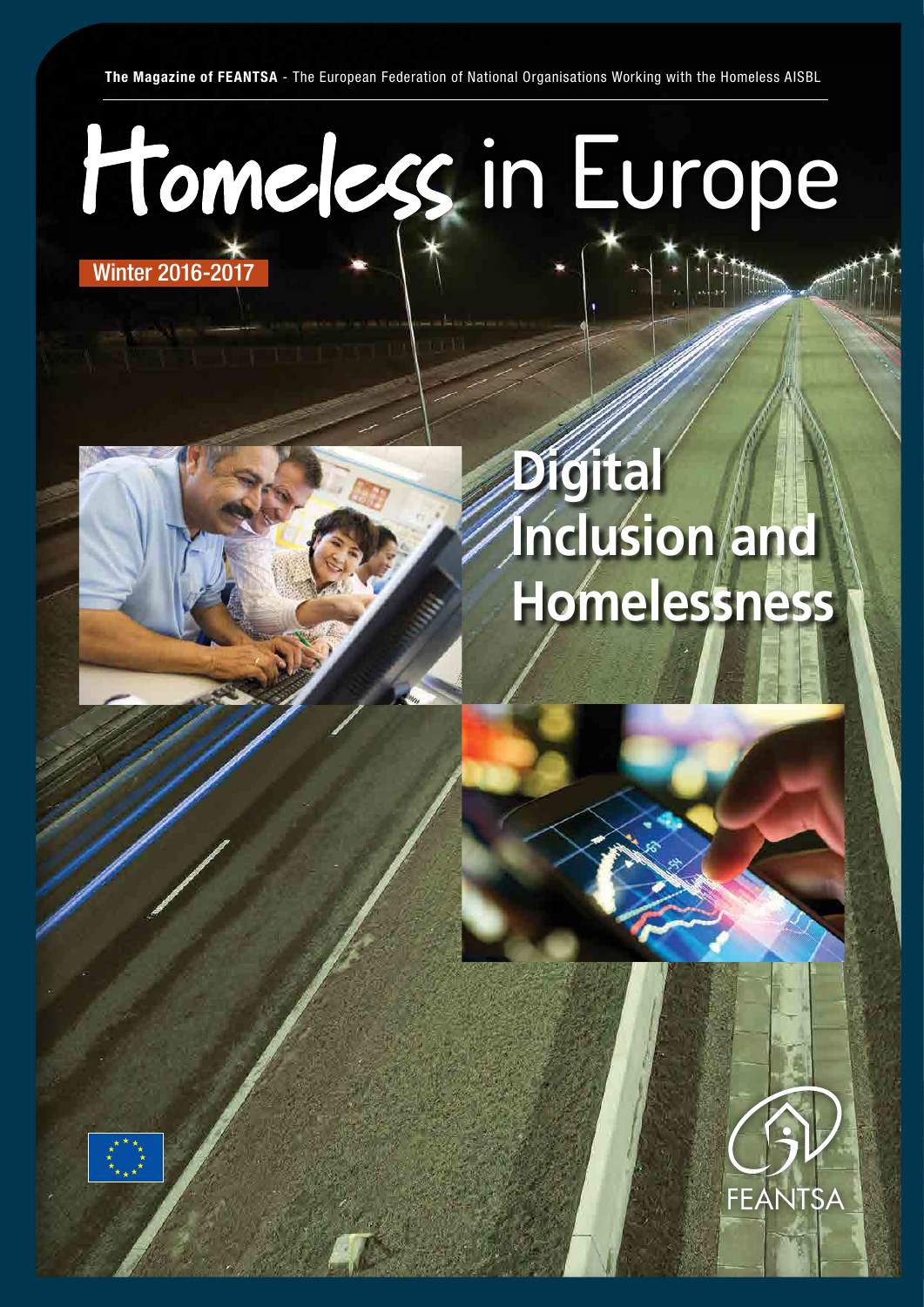

## *IN THIS ISSUE*

- 2 Editorial
- StreetLink: Using technology [to connect rough sleepers](#page-3-0)  [with support services](#page-3-0) *[Gareth Thomas](#page-3-0)*
- 6 [Arrels Locator Barcelona](#page-5-0) *[Ferran Busquets](#page-5-0)*
- 7 [An Interview with Lucie de](#page-6-0)  [Clerck, Entourage](#page-6-0)
- 9 [Making Good Things happen](#page-8-0)  [for homeless people in the UK](#page-8-0) *[Abi Stevens](#page-8-0)*
- 12 Reconnect Cloud Solidarity: [Giving Digital Technology a](#page-11-0)  [Human Face](#page-11-0) *[The Reconnect Team](#page-11-0)*

# **Digital Inclusion and Homelessness**

By **Mauro Striano**, *FEANTSA Policy Officer*

Communication is paramount in our lives and the lack of it can be a major challenge for social and economic integration. Although face-to-face contact is very important, communication is increasingly conditioned by the development of technologies whose main success is to bridge geographical gaps between people. We rely on communication, amongst other things, to organise events, for daily interaction and social affairs, to look for a job or a place to live, to get information – which in some cases might turn out to be matter of life and death - to share experiences and participate in society. For people living in precarious situations, access to information and the possibility to communicate can be very important. Homeless people on the one hand seek information in a variety of ways and on the other need to be directly contacted for several reasons - new housing or work opportunities, change in government programmes, changes in social law related to access to social benefits, but also vaccine recalls and public health issues, to name but a few.

In a research commissioned by the Carnegie UK Trust to examine the relationship between digital exclusion and social exclusion<sup>1</sup>, two key conclusions, among others, were drawn: 1) those who are socially excluded are less likely to use the internet and benefit from the internet applications that may help them tackle their exclusion; 2) digital exclusion has the potential to exacerbate social exclusion e.g. in terms of poor educational attainment and some studies have shown a positive effect of digital participation on indicators of social exclusion.

Digital inclusion can therefore break the 'social exclusions – digital exclusion' vicious circle by making online opportunities available also for homeless people who could take advantage from online job-searching, training and other essential services. A study pointed out how homeless people who perceive themselves as having greater access to their social support networks have better physical and mental health outcomes as well as lower rates of victimisation<sup>2</sup>. Another study examined the effects of communication on attitudes towards homeless people, concluding that it is through communication that people develop positive changes in attitudes and intentions towards homelessness and homeless people<sup>3</sup>. . Indeed, interpersonal communication with people living in homelessness is a way of getting to know them as individuals rather than stereotypes.

In the health sector, the use of information and communication technology (ICT) can enhance communication between service users and their health care providers. The use of mobile phones to contact homeless people would provide a simple way to disseminate information, directly or through an automated system. For instance, through text messages as well as app notifications, information about influenza vaccinations and vaccinations for other infectious diseases can be disseminated. Moreover, through ICTs, prevention and intervention programmes can be delivered, as already tested and proven to be feasible and effective in various populations regarding treatment for HIV, tobacco use and encouraging adherence to a course of medication. Moreover, online peer communication – such as support groups and discussion forums – could be used to enhance the health outcomes of homeless people by sharing information, providing reciprocal emotional support and linking others to material aid. Existing computer-mediated support groups combine online prevention and intervention programs delivered by health care providers with online peer communication in the form of discussion forums. This 'hybrid' model has been used to intervene with individuals who have breast cancer, chronic pain, depression, diabetes, eating disorders, heart transplants, HIV/AIDS, obesity, and nicotine dependence. A meta-analysis found that these computer-mediated support groups led to increased social support, decreased depression, increased quality of life, and increased ability to manage one's health condition independently - all of great importance to those experiencing homelessness.

1 C. Martin, S. Hope, S. Zubairi, Ipsos MORI Scotland, *The role of digital exclusion in social exclusion*, September 2016,

- http://www.carnegieuktrust.org.uk/carnegieuktrust/wp-content/uploads/sites/64/2016/09/the-role-of-digital-exclusion.pdf<br>2 K. M. Eyrich-Garg, 'Mobile Phone Technology: A New Paradigm for the Prevention, Treatment, and Resea
- - Homeless?' (2010) Vol.87, No.3 Journal of Urban Health: Bulletin of the New York Academy of Medicine.
	- 3 J. E. Hocking and S. G. Lawrence, 'Changing Attitudes Toward the Homeless: The Effects of Prosocial Communication With the Homeless' (2000) Vol.9, No.2 Journal of Social Distress and the Homeless

The articles in *Homeless in Europe* do not necessarily reflect the views of FEANTSA. Extracts from this publication can be quoted as long as the sources are acknowledged.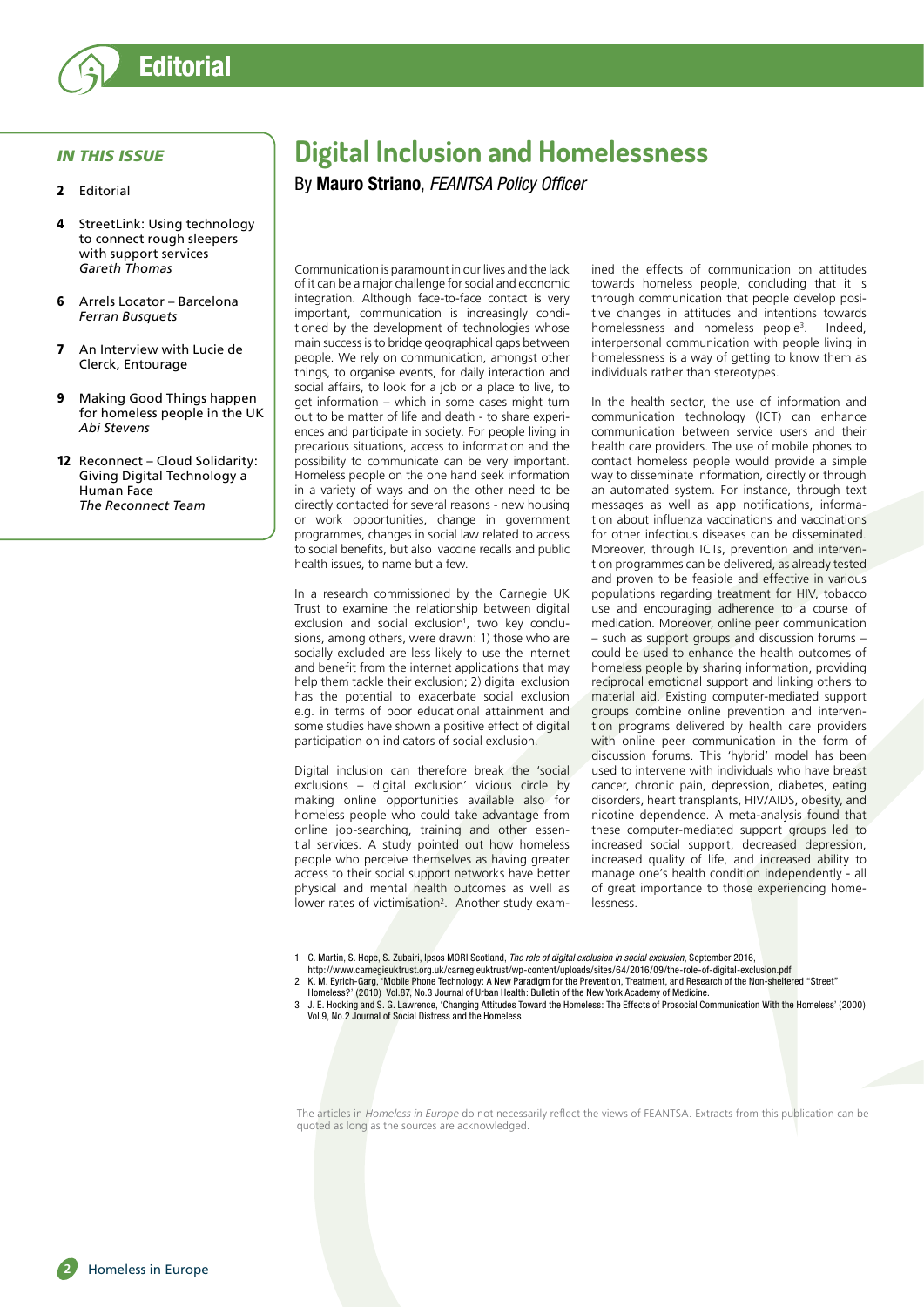Digital inclusion is also very important in social relationships. ICTs allow homeless people to keep in touch with family members, friends and social workers, to follow up on job applications, to look for accommodation, to have access to peer support workers when trying to maintain sobriety, and so on. Through the use of internet, and particularly with the development of new smartphone apps, homeless people can also get information about locations where they can eat, sleep and acquire necessities during extreme weather conditions, consult weather forecasts and maps and many other types of information that can make homeless people's lives easier and help them to find a way out.

Furthermore, to be socially connected for homeless people might also mean to have the opportunity to participate by sharing their experiences, coming together around common causes and requesting policy changes. Social media such as Twitter, Facebook, LinkedIn, Meetup - to name but a few - as well as blogs have become important tools for spreading messages and establishing links. These instruments not only give homeless people a significant chance to express opinions and feelings but also provide the audience with the perspective of someone who knows first-hand the problems faced by people who lack housing and helps fight prejudices, stereotypes and misconceptions. Additionally, use of ICTs also allow for leisure by reading books, keeping up-todate on the latest news, listening to music, watching videos and movies, locating free goods and services, playing games and so forth.

Besides being important for people experiencing homelessness, the use of digital tools is very important for homelessness service providers too. Service providers can not only improve the support they offer, but also can get information in an easier and quicker way, especially recently with the use of apps. Applications, such as *Streetlink* or *Arrels Locator,* allow to rapidly collect information about rough sleepers and to exactly locate them through the use geo-localisation. What is more, these tools engage the public in addressing an important social issue.

This edition of the magazine explores the use of these apps and webpages by Arrels Fundació in Barcelona and Homeless Link in the UK, important tools for homelessness services to find where rough sleepers are and offer services to them. This kind of technology also has the benefit of engaging the wider public in taking small steps to help homeless people, as well as reducing the length of time rough sleepers spend on the streets. Entourage presents another type of app dedicated to homelessness, one where field workers can stay better connected and members of the public can join or create a local initiative on homelessness.

An innovative use of digital tools to remove barriers to reintegration for homeless people is explained in Reconnect's article about their app to hold digital versions of official documents, in order to prevent the costly and time-consuming process of gaining new documents when the originals are lost or stolen. Homeless people also face barriers to digital inclusion through a lack of digital skills and access to tools, and efforts to give them the skills needed are outlined in an article on the work of the Good Things Foundation.

#### LETTERS TO THE EDITOR

We would like to give you the chance to comment on any of the articles which have appeared in this issue. If you would like to share your ideas, thoughts and feedback, please send an email to the editor, emma.nolan@feantsa.org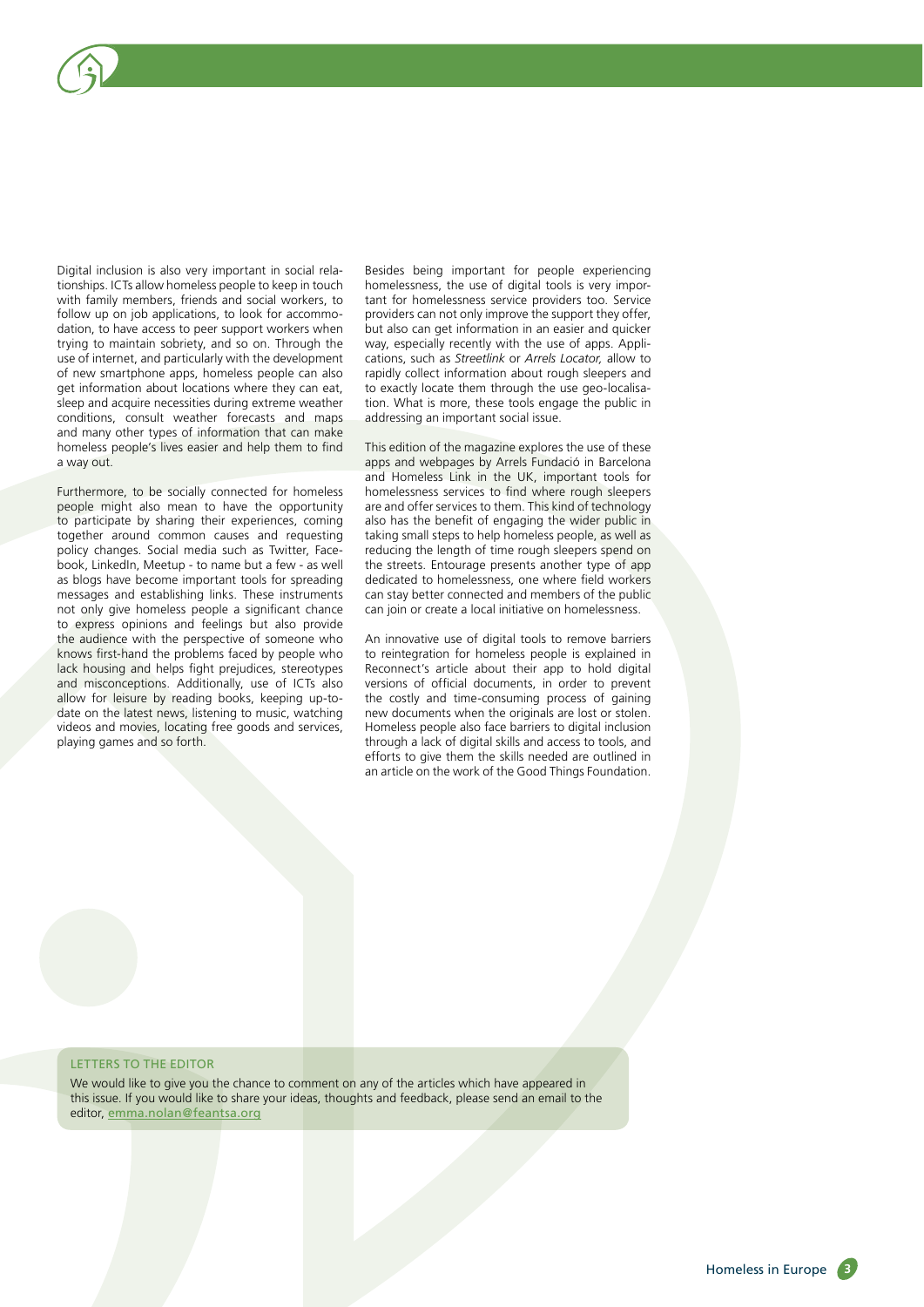<span id="page-3-0"></span>

## By **Gareth Thomas**, *Homeless Link*

Anyone can become homeless, and sleeping rough can damage your health and be dangerous. Evidence suggests that some individuals sleeping rough may not be known to local services, while not all rough sleepers are aware that advice and services are available to them.

In response to the rise in street homelessness, Homeless Link developed [StreetLink](http://streetlink.org.uk/), a key tool to tackle rough sleeping by enabling members of the public to connect homeless people with the services that can help them.

StreetLink is a website, mobile app and telephone line, which provides the first step the public can take to ensure rough sleepers are connected to the local services and support available to them.

Homelessness, and in particular street homelessness (or rough sleeping as it is called in the UK) is on the increase, as a consequence of the financial crisis that started in 2008 and the austerity programmes that are reducing state funding. UK Government statistics show that the number of people sleeping on our streets has risen over the last few years with the best estimates indicating that over 3,500 people are sleeping out on any one night - but rough sleeping is a hidden problem, so the true figure could be much higher.

Since 2011, agencies across the homelessness sector have been working to a principle called 'No Second Night Out'. We know that the faster we can get a homeless person off the streets, the easier it is to end their homelessness before they develop additional support needs and health problems from living on the streets. From the research we have carried out, about 50% of people who sleep rough did not approach anyone for help before they slept on the streets for the first time.

The charities and local authorities working with homeless people need intelligence and information about people who are sleeping rough - especially those that have newly arrived on the streets. And we know that these people are seen by members of the public upon walking the streets of their community, on their way to work, out shopping or visiting friends etc.

When members of the public see people sleeping on the streets, they very often want to be able to help them, but are often unsure of the best way to do this. Should they give homeless people money, food and/or advice? Who could they advise them to approach for help in getting off the streets? How can they find the right people or services to help someone in crisis? There are nearly 350 local authorities across England and Wales and almost a thousand charities with a mission to help homeless people, yet often the opportunity to make this connection is missed.

This is where StreetLink comes in.

StreetLink acts as a tool for the people who care, to connect people who need help with those that can help them. We know three important things about rough sleeping:

- 1. Most people do not seek help and advice before sleeping rough
- 2. There are services to help homeless people in every area of the country
- 3. The faster we can get people off the streets the better the long term outcomes

Since its launch in December 2012, over 57,000 reports of people sleeping on our streets have been made to StreetLink and we have connected 25,000 people to services. Today about 70% of our referrals come via our digital channels and 30% by phone.

Over 4,000 people have been found accommodation as a direct result of their referral to StreetLink.

StreetLink is an innovative platform to engage the public in addressing a significant social issue. We use technology backed up by a small staff team to take reports about people sleeping rough. We geocode this data and relay the information to the right local authority and services. About a week later we get in touch with the local authority to find out what action they took and what the outcome was. We then get back in touch with the person who made the initial referral to tell them what happened as a result of their engagement. Using this method, we have built a database of over 12,000 supporters who have used StreetLink and want to stay involved.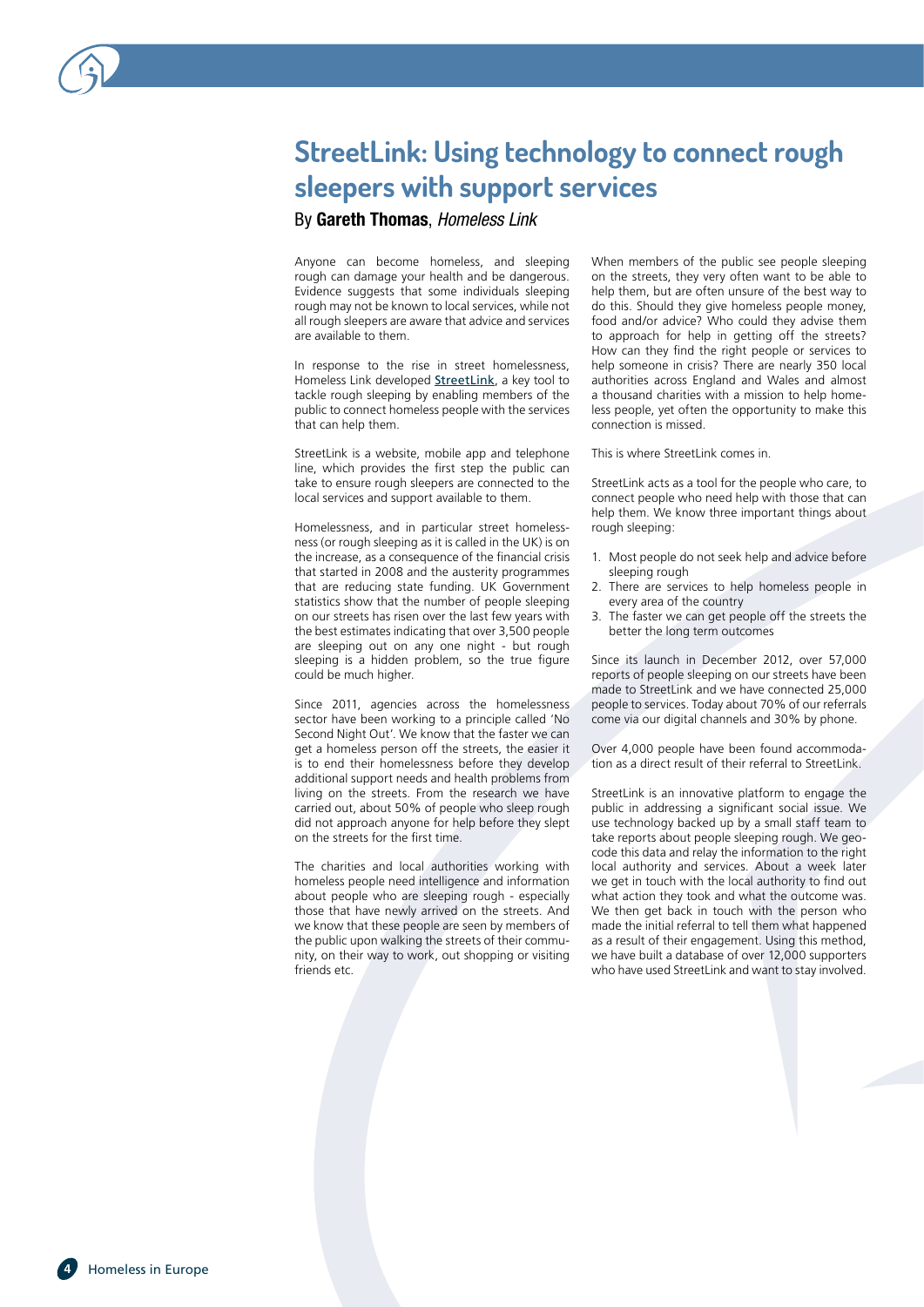

#### **STREETLINK WORKS: THIS IS BEN'S STORY**

*Here is one man's experience of homelessness - and how StreetLink helped him off the streets.*

Ben from Manchester became homeless, because of a relationship breakdown. He and his partner had lived together, and when they split up, he had to move out (as his partner's name was on the tenancy agreement).

Ben spent a bit of time sleeping on friends' couches. However, feeling he did not want to impose on them, he ended up sleeping rough (with a tent, sleeping bag and camping stove) in Manchester Science Park.

After three nights of rough sleeping, a member of the public who was concerned about Ben used StreetLink to let local services know about him.

When the case was referred to local housing and support charity Riverside, which runs the 'No Second Night Out' rough sleeper service in Manchester, it responded within 24 hours.

Ben met with someone, who was to become his key worker, and on same day, short-term accommodation was found for him.

Riverside then put Ben in contact with an estate agent, and an arrangement was made for him to move into private rented accommodation after putting down a £400 deposit.

The whole process - from the member of the public using StreetLink to Ben finding a new home - took less than six weeks.

"StreetLink is such an invaluable service" said Ben. "For me, it really stopped things deteriorating as they easily could have done. It has helped me get back on my feet, as quickly as possible. The team that came and found me were incredibly supportive, and helped me to stay positive at a very difficult time."

#### **FUTURE PLANS**

Referrals to StreetLink have grown steadily - 2015 saw 44% more referrals than in 2014 and the first nine months of 2016 showed 16% more referrals than in all of 2015. This is most likely due to an increased awareness of the StreetLink service, as much as it is due to the increasing numbers of people sleeping on the streets. However, we firmly believe that the more people know about StreetLink, the greater the chance that people sleeping rough will be found and helped off the street.

StreetLink is a fantastic tool to help us end street homelessness - but we need to develop it further. The key to StreetLink is rapid identification of rough sleepers, accurate mapping of their location and geocoding of this data to connect it with the right local authorities and services. We were fortunate to receive a grant from the Salesforce Foundation and we are currently working on a development project to rebuild all the StreetLink websites, mobile apps, underlying databases and spreadsheets into a single integrated system, 100% built on the Salesforce platform. Using a combination of Salesforce and partner technologies, we aim to develop StreetLink as a new digital tool that will get help to rough sleepers faster, better engage the public who use StreetLink and ensure they can remain involved with the project as supporters and donors.

"StreetLink is a website, mobile app and telephone line, which provides the first step the public can take to ensure rough sleepers are connected to the local services and support available to them."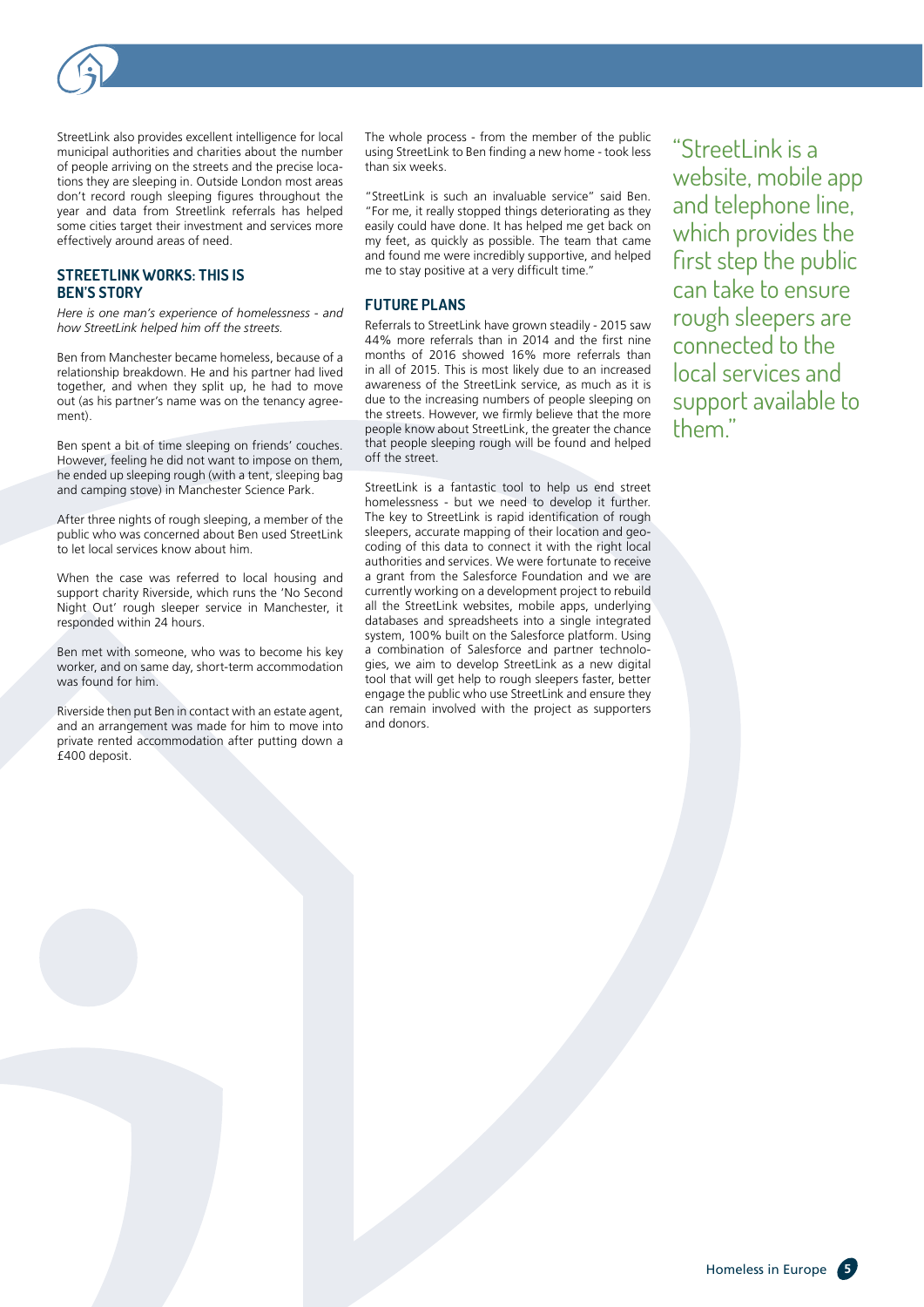# <span id="page-5-0"></span>**Arrels Locator – Barcelona**

## By **Ferran Busquets**, *Arrels Fundacio*

Arrels is an organization based in Barcelona, where there are 941 rough sleepers according to the latest count held in May 2016. Arrels has three main objectives: attending homeless people in the city of Barcelona, raising awareness among citizens about the reality of homelessness and reporting unfair situations and making suggestions to help transform the reality of social exclusion. To accomplish these objectives we are convinced of the need of active citizens. We count on 390 volunteers and more than 4300 donors who provide 66% of our income.

Some years ago we opened a section in our website to allow people to inform us when they saw someone sleeping rough. In 2015 we received about 224 notifications and in 2016 there were 350. Every day one or two people contacted us by phone, email or messages through social media networks asking for information about what they can do when they see someone on the street. These requests increased the need for better answers.

We wanted to take a step forward and make it possible to send notifications via smart-phone, taking advantage of geo-localization and other technological advances. We created the [Arrels](https://play.google.com/store/apps/details?id=com.basetis.arrelsApp&hl=en) [Locator App](https://play.google.com/store/apps/details?id=com.basetis.arrelsApp&hl=en) which was developed for free by BaseTis, a software development company. Arrels Locator is also an open source project available to everybody to modify and improve as needed.

In January 2016 we launched the App and it has been used by almost 1000 different people and we have received around 3800 locations from Barcelona during 2016. On average around 10 notifications per a day. It has to be highlighted that one location does not mean one person as the same person can be notified more than once. The comments that people write on some locations highlight concerns about the problem of homelessness, while there have been no negative messages complaining about rough sleepers.

The App is available to be downloaded in any country in the world. There are no restrictions on locating people in any city. We wanted to see if it could be helpful for other organizations and cities around the world. It can be downloaded for Android and iOS devices by simply searching for Arrels Locator in their stores. It is currently available in English, Catalan, Spanish and French. We are happy to invite anyone to use the app in their city and also to contribute to translating it into another language. Organizations can contact Arrels to establish the best way to receive the information or, as it is an open source project, to adapt it to their needs.

We consider Arrels Locator to be a tool that allows

citizens to take action. With the App we are giving a tiny answer to the people who feel the need to do something when they see a rough sleeper. We are also working on more steps towards giving more feedback to the application users and to validate the locations with the help of volunteers.

It's a pretty user friendly app. When you open it, the first step is to locate on a map the rough sleeper or group. It can be done by tapping on a city map or typing the address. The next step asks how many men and women there are and how many people whose sex cannot be determined. It also asks if it's the first time that the person has been seen, if they are sleeping on a bench, in a doorway, at an ATM machine etc, if they have animals and a final, optional step allows comments to be made.

The locations are stored in a database and the data is reviewed periodically by the outreach team. The first step is to determine if the location is in an area they comb. If not, they have to decide if there is the possibility to explore it. If it's a known zone they will consider whether to visit the location or not, depending on, for instance, the number of notifications at that point.

When we launched the application a significant number of people sent us comments such as "I've sent you the location of this person two or three times and he is still there". These messages confirmed to us the perception about how easy it is to reverse the situation of a rough sleeper. We changed the messages shown after a location is sent and on our social media networks and website to make clear that helping someone leave the street is not easy and that it can be a very long process.

Arrels is an organization that wants to involve the citizens because we believe that they are a very important part of solving homelessness. More than one thousand people in Barcelona have been using the Arrels locator to take action and participate in the solution. We feel this tool is important to help empower the citizens and to get real data through crowd-sourcing. And it's a free tool based on an open source project that can be used and improved by whoever wants to.

You can watch this video for more information: [https://www.youtube.com/](https://www.youtube.com/watch?v=5XtZKImIhFA) [watch?v=5XtZKImIhFA](https://www.youtube.com/watch?v=5XtZKImIhFA)

Locator to be a tool that allows citizens to take action. With the App we are giving a tiny answer to the people who feel the need to do something when they see a rough sleeper."

"We consider Arrels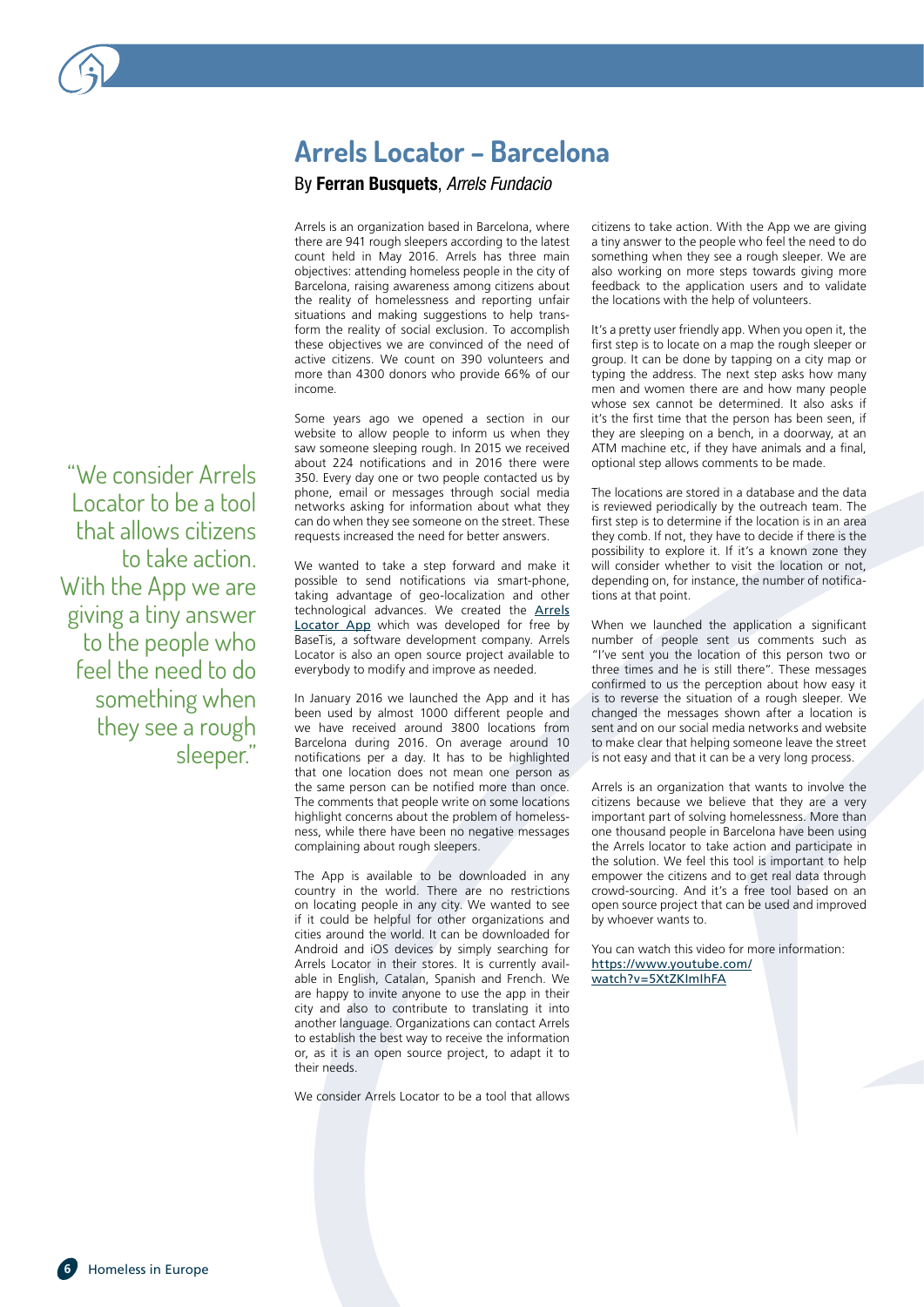# <span id="page-6-0"></span>**An Interview with Lucie de Clerck, Entourage**

## Translation from French by **Suzannah Young**

#### *Can you explain a little bit about how Entourage was founded and why?*

**[Entourage](http://www.entourage.social/)** was founded in 2014 by Jean-Marc Potdevin, an entrepreneur with a tech background. He was co-founder of Kelkoo, then worked at Yahoo, Criteo and Viadeo.

Jean-Marc has always had a concern for homelessness and often chatted with the homeless people he met daily on his way to work. One day, one of them asked Jean-Marc to help him because he had been mugged the night before and all his teeth were broken. He asked Jean-Marc to help him find a dentist. Jean-Marc took his smartphone out of his pocket and sent a tweet. Two hours and many retweets later, Jean-Marc had managed to find a dentist willing to examine the man for free.

That's how he got the first idea of Entourage: using the connecting power of technology to enable people to create local collaborative initiatives to help their neighbours in need.

#### *What makes this app different from other ones which help homeless people?*

In France, there are not yet many apps which help homeless people. Many ideas have emerged around this topic, but few projects have reached implementation level.

Compared to other projects, it seems to us that the innovation of Entourage lies in:

1. The purpose of the app: our aim is to encourage citizens to change their daily behaviour towards homeless people. The idea is to promote social interactions and not just material help. Instead of ignoring them, we invite people to overcome their prejudices, to change their mindset and understand that, for homeless people as for any human being, social bonding is as important as food and housing. Solving issues linked to homelessness such as a lack of food, a lack of housing, health problems and addictions need to remain the prerogative of professional organisations. But we think that any citizen can play a part in making society more benevolent. The idea is not to transform each citizen into a social worker, but rather to encourage citizens to be more benevolent in their social interactions with the homeless people they see every day. We also believe that this contact with their neighbours is essential to give the homeless the desire to reintegrate into society.

2. The way the app works: Entourage is a real social network dedicated to solidarity. People can connect, find and exchange information, and chat directly in the app. We use technology in a positive way; people who do not know each other and live in the same area are driven to the Entourage network by a common interest in solidarity, and can connect and meet in real life.

#### *How many people/communities have used this app so far?*

The Entourage app addresses two types of users:

- 1. Professionals: charity field workers, whether they be volunteers or employed in the sector of social services. The main functions of the app for social workers are
	- a) keeping track of their itineraries & encounters with the homeless
	- b) keeping in touch with other field workers.

The app for professionals has been available since October 2015. Forty-five organisations or local branches of national organisations use it in ten cities in France, which include Paris, Toulouse, Toulon, Lyon, Caen, Lille and Grenoble.

- 2. Individuals: through the app, people can
	- a) join or create a local initiative;
	- b) have a better insight into life on the streets;
	- c) discover existing social services available locally d) get advice on how to approach a homeless person.

Homeless people can use the app themselves, just like any other individual user.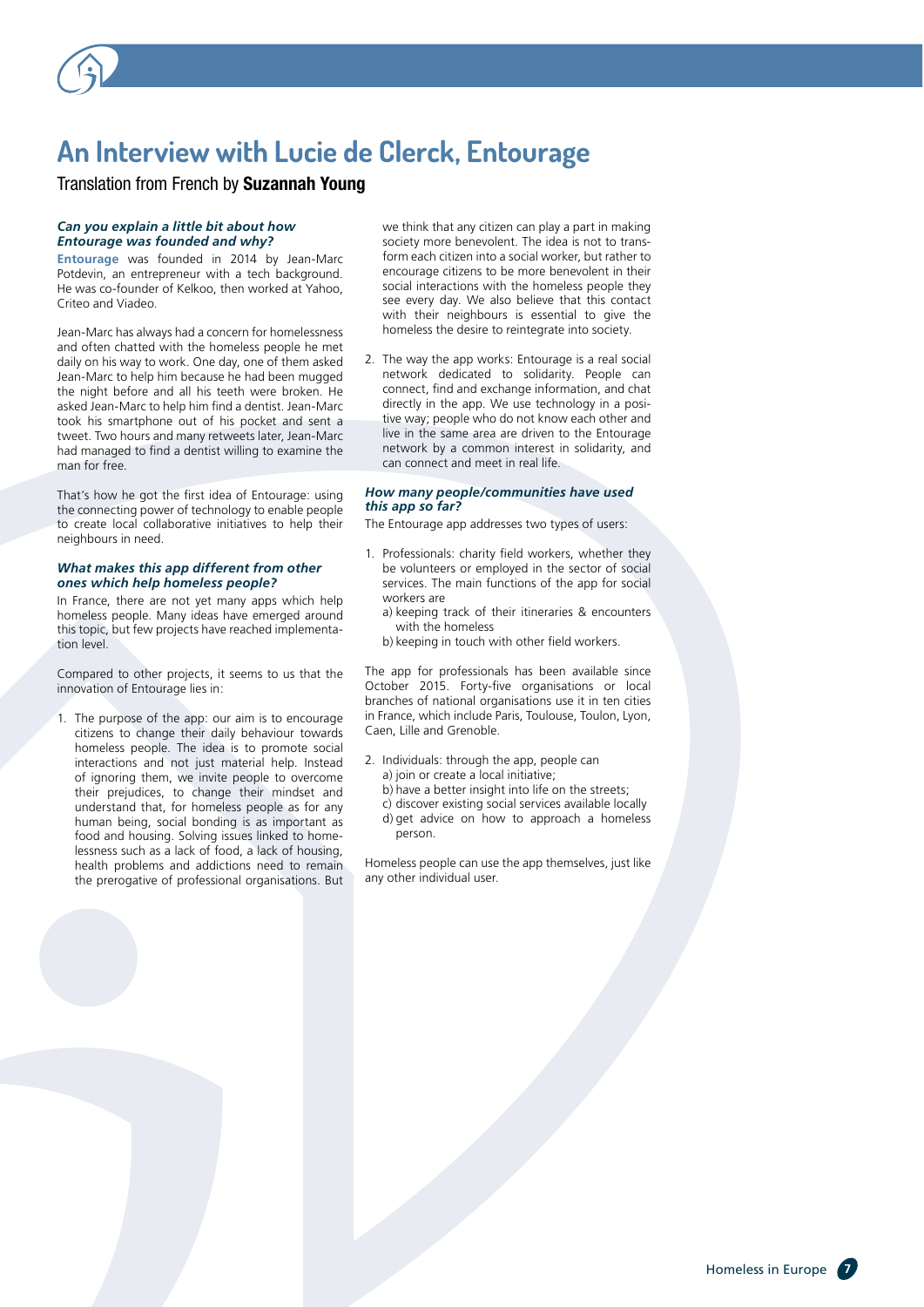"Entourage: using the connecting power of technology to enable people to create local collaborative initiatives to help their neighbours in need."

The features open to all citizens were released only six weeks ago. So far the app is only available in two districts of Paris, the  $2^{nd}$  and  $9^{th}$  arrondissements. The idea is to experiment first and create a community at a local level, in order to refine our educational tools, and assess the social impact on a small scale before scaling up the app.

#### *What feedback have you received from homeless people themselves?*

We have created a group called "Comité de la rue", composed of 5 people who currently live or have lived on the streets. From the beginning, they have helped us design the project and its philosophy, define the limits and solve ethical issues.

All the homeless people with whom we have discussed the project support it. We have had great feedback on the message we promote, that is, making citizens aware of the issue of loneliness in the street and the fact that we engage people to focus on the encounter instead of focusing on assistance. Some people we have talked to were at first reluctant regarding geolocation aspects; we needed to explain that the idea is not to locate homeless people but rather to locate citizen initiatives.

#### *What's the future for the app?*

- We recently released the app with all the functions for both professionals and individuals.
- ◗ The next 6 months will be dedicated to experimenting at a local level. For professional users, it will enable us to test the coordination functions and see what added value it brings. For the citizen functions, it will enable us to monitor interactions between citizens and homeless people, to improve educational content and build community animation tools that will facilitate replicability.
- We will start scaling up in Q2 2017, first in the other districts of Paris, then in other cities.
- ◗ We also want to improve the educational side of the project. We are currently working on a video programme composed of several modules. These videos will help people to have a better insight into life on the streets, to dissipate prejudices, to learn how to identify and overcome their barriers and to get concrete advice on how to approach a homeless person.
- ◗ Another possible function for the app is for it to be used by organisations working in other social fields, such as services for vulnerable elderly people, services for single mothers, etc. Adoption in other areas of social work could be a great outcome for our technology.

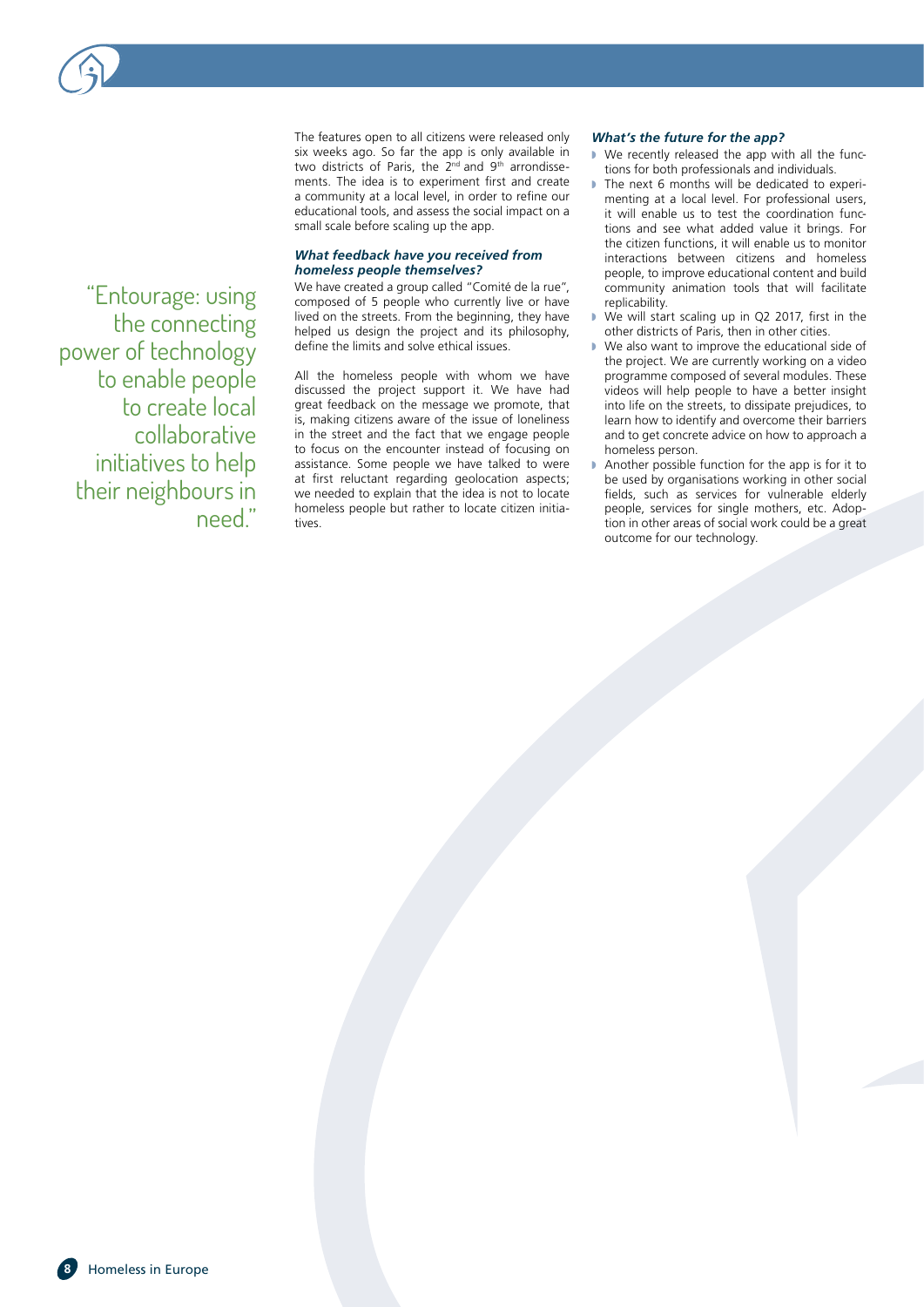# <span id="page-8-0"></span>**Making Good Things happen for homeless people in the UK**

By **Abi Stevens**, *Good Things Foundation*

[Good Things Foundation](https://www.goodthingsfoundation.org/) (formerly Tinder Foundation) is a charity which aims to make good things happen through digital technology. We believe that technology can help us address some of the key social challenges we face in the UK - and poverty and homelessness are part of that picture.

There is a great deal of crossover between social exclusion and digital exclusion, with those most vulnerable or excluded in society also most likely to lack digital skills and to be further excluded by not being able to take advantage of online opportunities like searching for work, accessing key services, saving money and gaining new skills.

The intersection of social exclusion factors behind homelessness is particularly complex, including low literacy levels, mental health problems, and drug and alcohol misuse. But it is vital for us to understand that picture and those relationships in detail if we're to overcome the barriers to digital inclusion for homeless people. We believe that by doing so, by integrating digital skills into homeless support, we can help to improve lives and life chances.

#### **ABOUT US**

Good Things Foundation works through its awardwinning Learn My Way learning platform, and the 5,000 strong community-based Online Centres Network - including organisations like libraries, community centres, faith groups, charities, adult education organisations and social enterprises. The network was originally set up in 1999 to provide ordinary people with access to the internet. Since then its role has become more about providing people with basic skills, and in recent years to social inclusion, with the team running Good Things Foundation setting out on their own and winning the contract to run the Online Centres Network in December 2011 as a not-for-profit social enterprise. The organisation then became a registered charity in March 2016.

Good Things Foundation receives a large amount of its funding through the UK Government's Department for Education under the Future Digital Inclusion fund, but increasingly is diversifying income streams by working on projects and pilots to reach different audiences with differing social needs. That includes working on the Widening Digital Participation programme with NHS England, supporting small businesses and charities with Google Digital Garage, training volunteers from large organisations like Lloyds Banking Group to become digital champions within their communities, and creating a new online safety course with communications giant TalkTalk.

#### **REBOOT UK**

A recent project funded by the Big Lottery Fund has seen Good Things Foundation focus in on homelessness through the Reboot UK project. The project aimed to rebuild the lives of people in poverty through personalised basic digital skills training and community-based support. Consortium partners working alongside Good Things included other specialist UK charities Homeless Link, Family Fund and Mind.

It's those partnerships on a national and local level that have allowed Good Things Foundation to reach the people and communities with most the to gain from digital skills, and often the least motivation to learn. By working with trusted intermediaries and introducing digital skills into other interventions, we can support communities we wouldn't otherwise reach, and in which other Government programmes and private sector-sponsored digital inclusion interventions find it harder to operate.

12.6 million people in the UK still lack basic digital skills, of which a significant number face multiple or extreme disadvantage. The Reboot UK project followed test and learn principles, and investigated possible models of support, before delivering and evaluating them in community environments. The idea was to build an effective and evidenced model that could have real impact on both individuals and communities, with the aim of scaling it more widely across the Online Centres Network.

#### **THE PROJECT MODEL**

Between January and August 2016, Reboot UK supported **994 beneficiaries** to improve their digital skills and wellbeing through 21 delivery partners. These delivery partners are all Online Centres, but they are also specialist services. We recruited a mixture of frontline services to the project, including homeless shelters, supported accommodation, homelessness day services, mental health day services, and a community project that works in a forensic psychiatric ward.

Reboot UK developed the capacity of specialist services to deliver digital inclusion. Reboot UK allowed Good Things Foundation to fund more intensive work with clients, with smaller targets allowing organisations more time to engage and support learners. Through the project, we learnt that specialist delivery organisations are uniquely placed to engage vulnerable individuals, and support them to improve their digital skills.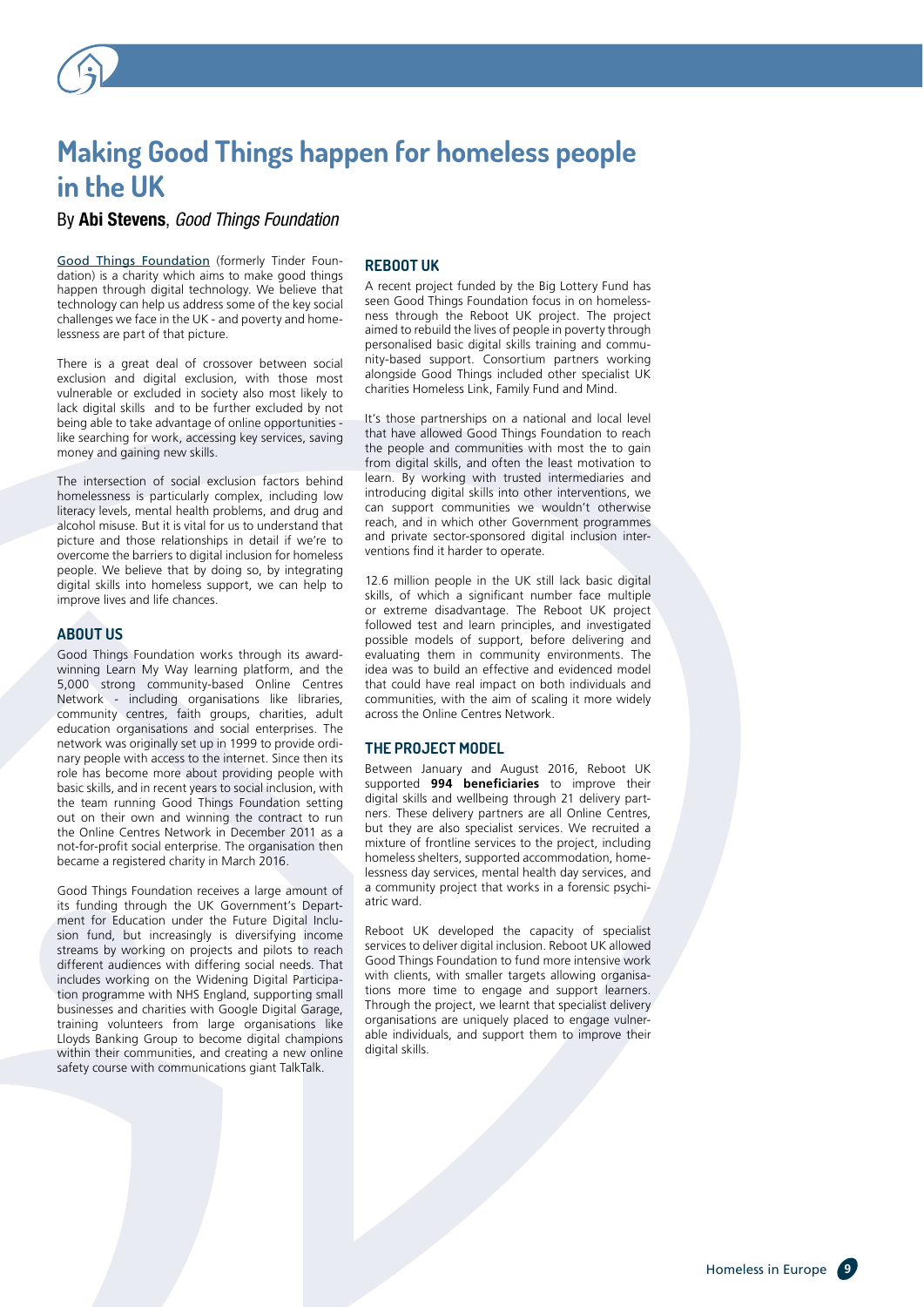The project co-developed digital skills delivery with participating organisations. Co-development with the whole delivery cohort identified three major challenges of digital skills delivery in specialist services:

- Engagement is vital for effective delivery, but complicated when clients have multiple and complex needs
- Specialist services may not have the inhouse capacity to deliver digital skills in house. In this case, they need to build partnerships with other community organisations who can deliver digital skills, and support them to build an outreach offer for complex clients
- Access is a major issue; providing reliable and affordable access for clients is crucial, whether that is at the service, at the client's accommodation, or through mobile technology.

The identification of these issues led the group to decide on three themes which would shape the design of each of their projects: peer mentoring, shared services, and home access.

The majority of delivery partners designed their digital skills around peer mentoring. This took a number of different forms. In some cases, delivery partners established specific volunteering routes for service users. These volunteers were designated as peer mentors, and were given specific responsibilities in the organisation, recruitment, and delivery of digital skills. The delivery of digital skills varied; in some cases delivery was through designated classes or job clubs. In other cases, delivery was through informal 1-1 contact, or embedded into pre-existing 1-1 advice sessions.

#### **DEPTFORD REACH**

An example of this latter case was delivery at Deptford Reach, a homelessness day service in London. Deptford Reach were already providing 1-1 advice and guidance sessions. Reboot UK gave them the resources to spend longer in each of these advice sessions. By doing this, the advice worker was able to flip the computer around, and encourage the

client to access the internet themselves. In this way, the client was being assisted to access information, apply for benefits, or seek support (such as food banks). Crucially, they were given the time and support to learn how to use a computer to do this independently.

The projects of each delivery partner were very different, but they all provided ways of engaging individuals with complex needs with digital. A major finding from the project is that, although digital skills are a highly beneficial end in themselves, digital is also an engaging first step to further engagement. As digital skills support, particularly at a basic level, is seen as an informal skill, it helps raise individuals confidence, making them more open to further learning, and leading to job progression. In this way, digital can be a gateway to further learning by building confidence, skills, and independence. Improved digital skills help people to take specific steps that lead to wider benefits, such as being able to cope with benefits payments, moving towards work readiness, and feeling more in control.

#### **KEY FINDINGS**

The programme built the evaluation around the possible links between digital skills and wellbeing. Through the evaluation, we learnt the following:

- Across the project, learners have increased their digital skills by an average of **14.6%**
- Learners are **17% more confident** to use the internet without help
- Improved digital skills helps beneficiaries feel more **confident**, **in control**, and **ambitious** about the future
- There is strong evidence, both quantitative and qualitative, to show digital skills **increases mental wellbeing** for individuals supported by the programme. The average wellbeing score for beneficiaries has increased from **21.41** to **23.46,** against a national mean of **23.6.** Benchmarking against similar projects suggests that an increase of 2.05 compares favourably with similar community-based skills interventions.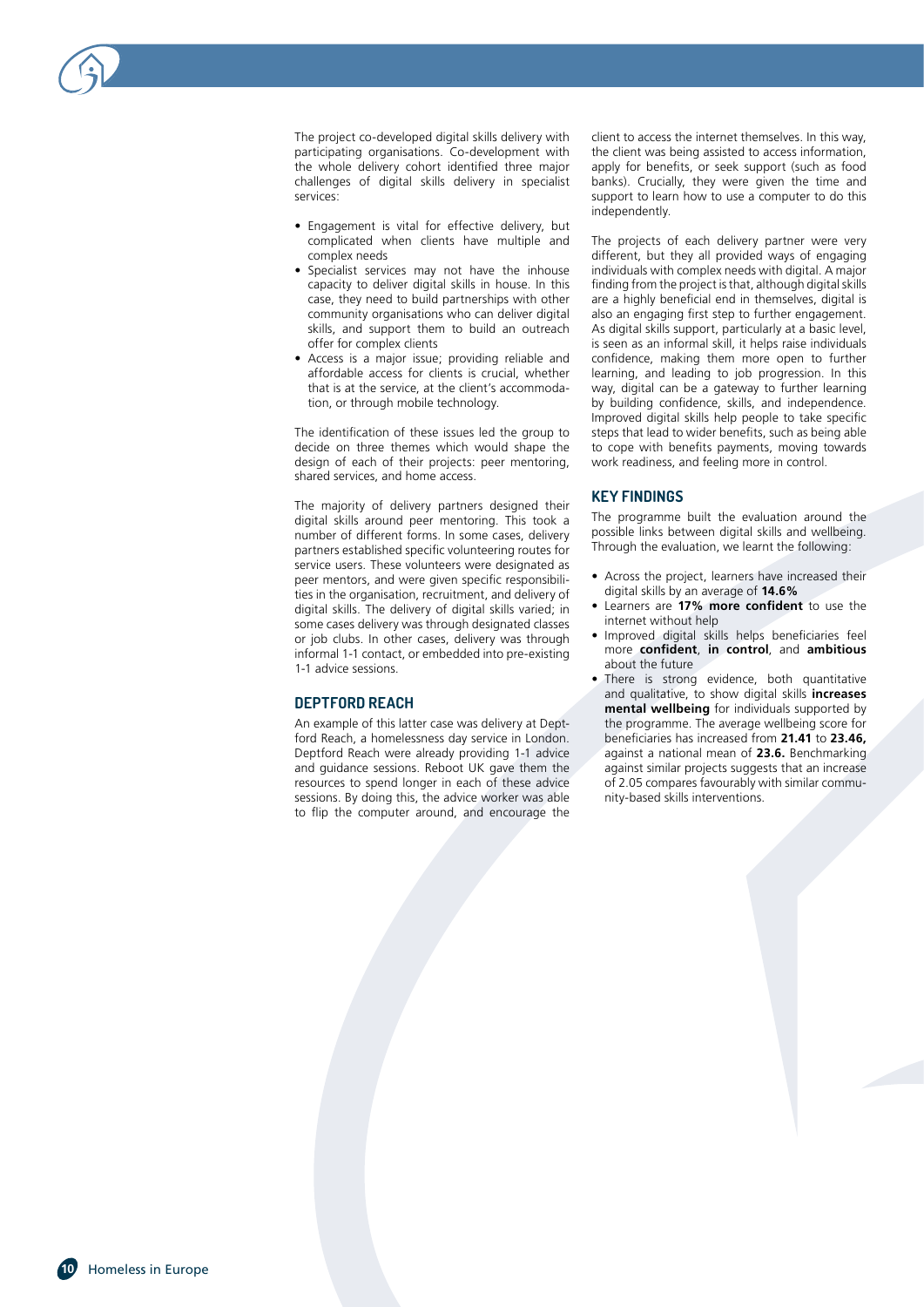

## **CASE STUDY: OWEN'S STORY**

One of the beneficiaries from the Reboot UK project was Owen Popperwell, a man from Crawley who went from sleeping rough in the park to a part time job and a flat. He describes finding his way into participating centre Evolve Housing and Support as "like the turning point in a road that was going nowhere."

At Evolve, Owen was assigned a key worker, Gamel, who helped Owen work through some of the problems he'd been facing. Owen continues: "I told Gamel everything that was going on and he said "We can deal with that problem". I'm thinking, 'What do you mean we can deal with it? I've been trying to deal with it for the last 20 years and I'm still not dealing with it'. But Gamel made a list and we just started going through it, making phone calls, writing letters, sending emails, helping me out - doing all the things I'd been putting off or ignoring or couldn't cope with. Then I just felt good in myself because I'm finally doing something to make my life better."

Gamel persuaded Owen to get involved in the shelter's activities, including Evolve's new peer-run computer classes.

"I'd used the computers but I was going on Facebook, YouTube, just recreational stuff, killing time," explains Owen. "Then one day I thought, 'You know what? I need to sort my CV out'. I've not worked in years but it was like I was just ready. I felt good enough and better enough and settled enough to start looking for work.

"I knew about these websites and stuff to look for jobs but not how to use them, and I didn't have anything like a CV to send out. So the tutor, she got me to gather together all my qualifications and put them on the computer. At the same time the IT classes were going on and I was finding out things I didn't know you could do on a computer, like attaching documents to your email and things like that."

Owen started job hunting online, applying for 10-15 jobs a week. He says: "I got feedback from quite a lot, and then all of a sudden, bang, I'm getting interviews - people actually want to see me, which I've never had in my life!

"The next thing I know I've been offered two jobs! I thought to myself, 'I can't believe this'. I've gone from no job for years to getting two in a week. Now everyone's talking to me again. People are phoning me, and my Mum, she's so proud of me. I don't think she thought I could turn myself around, you know?"

Owen is a customer rep at Evolve and a peer mentor in Evolve's computer classes. He's also working 16 hours a week, and he's finally got his own flat.

"I feel good in myself now," says Owen, "I feel like Owen. I wasn't myself for a long time. I wouldn't be where I am now - I wouldn't have done even a quarter of it - without Evolve. Without Gamel helping me, being so positive, believing in me. Without the computer centre, and the shelter, and all of that. I've come from sleeping on park benches to my own place, my own job. And I'm pretty happy with that - in fact I'm over the moon. I owe everyone there a really big thank you."

 "As digital skills support, particularly at a basic level, is seen as an informal skill, it helps raise individuals confidence, making them more open to further learning, and leading to job progression."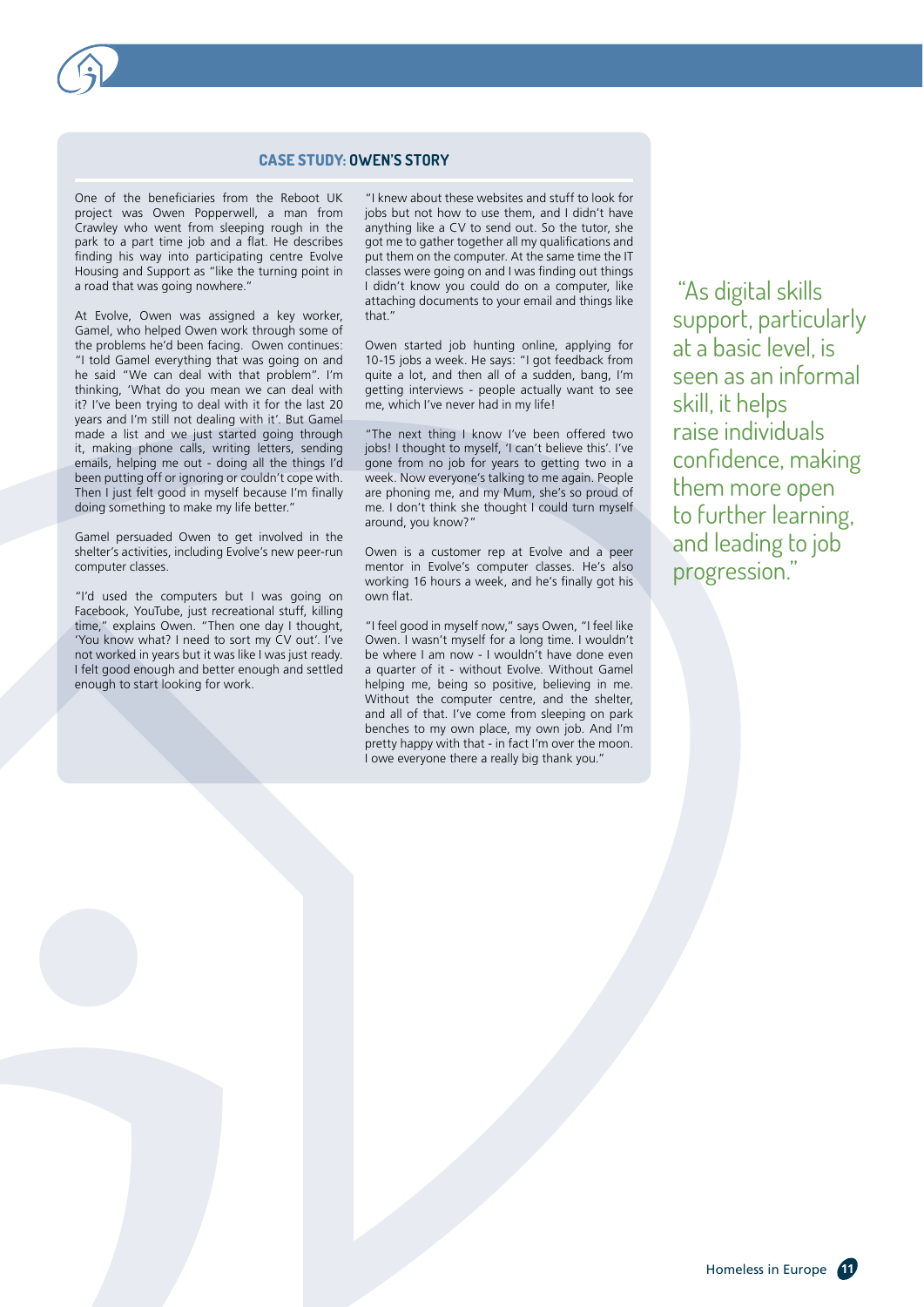# <span id="page-11-0"></span>**Reconnect – Cloud Solidarity: Giving Digital Technology a Human Face**

*"Reconnect - Cloud Solidarity" solves vulnerability caused by administrative problems through digitally competent social work that speeds up people's journey to independence.* 

# By: **The Reconnect Team**

People often think of the 'digital revolution' as an unavoidable, global shift, one that affects our ways of working, how we produce things, how we consume products, our means of exchange, how we present ourselves or even how we conceive our identities. In the field this article is about, social work, the move towards inceasingly virtual contacts with public administration is coming on thick and fast. And this process is set to speed up even further in the coming years. This move can be seen as progress (saving time and money, increasing efficiency but also independence – the passive 'recipient' becomes an active 'user') or a step backwards (the human contact person is replaced by a digital interface that very vulnerable people are not able to use). This is the famous 'digital divide'.<sup>1</sup>

We are not going to promote either point of view here. Instead, we want to turn the standard view of digitalisation as a 'revolution' on its head. We should stop thinking about it as an uncontrollable force, both frightening and wonderful, which will inescapably turn our way of life upside down. We should think about it instead as a tool with the potential to respond to clear needs and provide solutions to specific problems. Here at 'Reconnect – Cloud Solidarity', we are convinced that digital technology can be a tool. We try to work out how digital technology can contribute to solving the recurrent problems social service providers face.

We have identified one of these problems, which is familiar to social workers, that people living unsettled lives invariably lose their identity documents. This affects homeless people, migrants, unaccompanied minors, hospital patients experiencing poverty, women survivors of violence who have to leave their homes, street children, etc. We know that for these people, losing their identity papers or having them stolen effectively means losing their access to their rights and, eventually, not even being recognised by social services anymore. When vulnerable people lose their identity papers and official documents, it is also a problem for social workers. We know that social workers spend around 30% of their time helping users reapply for identity documents, that will often be lost or stolen again somewhere down the line.

What we can offer to solve this problem is the expertise of a digital start-up company. We have leveraged the powerful technology and specialist methods that a company like this can use (which sometimes generates new needs too) to respond as accurately and as efficiently as possible to the problem pointed out to us by social workers, that of *vulnerable people routinely losing their identity documents and social workers having to deal with this issue.* We have deliberately used the term 'deal with' here, as it implies a certain passivity on the part of service users in the way the problem is handled now. We want to find out how to deal with this specific issue. How can digital technology be a driver for vulnerable people to gain greater independence? Can digital technology as a tool, if it is used to solve a specific problem, help transform the relationship between social workers and service users?

Our project, which is empirical in essence, started off by listening to the people it concerned potential users. A number of social workers from various bodies were also willing to give us their time regularly. We took a number of (sometimes unexpected) things away with us from these very fruitful exchanges, and they made up our design brief. Then, when we had developed a beta version of 'Reconnect', their feedback on their user experiences was very valuable in helping us adapt the service to its intended uses.

To give an idea of these constant back-and-forth exchanges between user experience and building the tool, we will quote a few extracts from an interview by Patrick Declerck. The author of *Les naufragés : avec les clochards de Paris*<sup>2</sup>  *(Stranded souls: living with the homeless people of Paris)* actually grasped a lot of these issues. In printing these extracts, we will show what vulnerable people gave as the different aspects of the problem of losing their identity documents and then we will look at the solutions offered by Reconnect.

- 1 In his 2013 annual report, the Ombudsman estimated that digital illiteracy affected between 12-18% of the population and warned of a possible 'digital blind spot', meaning "the remaining core of citizens who cannot access what they need via the different digital methods in place, which are absolutely fine for processing the majority of requests but are not adapted to dealing with complex cases or appropriate people experiencing social exclusion". (www.defenseurdesdroits.fr)
- 2 *Les naufragés : avec les clochards de Paris*, Patrick Declerck, Plon, 2001

"We believe and we hope that a digital tool like Reconnect can contribute to helping vulnerable people gain independence."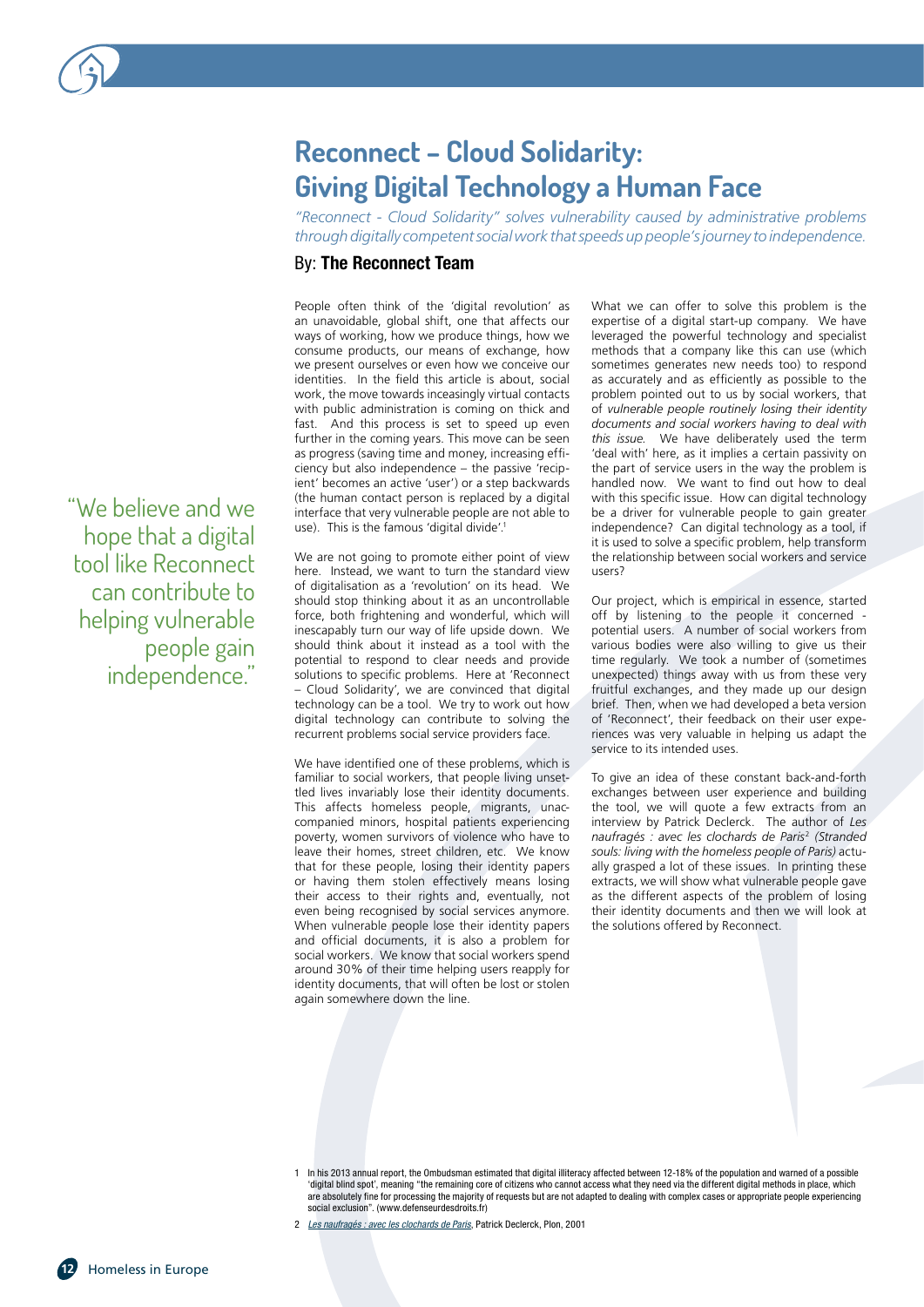### **(1) "Sooner or later, you will lose your identity papers. It always happens."**

Vulnerable people are at constant risk of losing their identity documents or having them stolen. We can't give them stable accommodation quickly, so we have to find another way to keep their identity documents safe. If they can't keep a hard copy of these docu ments, why not keep a digital copy of them? The solution we found was to scan people's identity papers so as to keep them long-term in digital format.

What is the status of the digital copy for the govern ment, you may ask? Its real value at the moment is that of a photocopy and not of an original. In some cases, the copy counts as evidence in the same way as the original does, in other cases it does not have the same value as the original but it does make the procedure to apply for a new original much easier. The status of digital copies is nonetheless still uncer tain and the trend is moving towards valuing them as evidence in their own right. The State is also in the process of considering whether or not to recognise people's digital identity. Having digital copies thus seemed to us to be a solid piece of ground work.

When we had made this first step, we still had to find the most appropriate way of digitising people's identity papers for social workers to use in their actual working environments. We initially developed a system based on using scanners. This tool worked and continues to work but we realised that it was not really usable in every situation (for example during street outreach work). Our start-up company can react swiftly to problems so we were able to find a solution to this difficulty quickly. We developed a mobile application called *Reconnect Pro* that works with the application *CamScanner*. It allows users to create high-quality digital copies of documents using their smartphone camera and syncs them in real time with the *Reconnect* computer interface. This means that storing documents does not have to be laborious and time-consuming. We still need a good storage space, though - one that is both secure and easy to use for the user and the social worker.

#### **(2) "So we offered patients the option to store their identity documents here and collect them whenever they wanted to."**

The issue of confidentiality of digital data and data storage conditions began to occupy public debate a few years ago. It affects public and private data, businesses' and local authorities' practices and users themselves – who are more or less aware of the status and value of their private data anyway. We do not want to rehash the details of this debate here but do we want to stress that although protecting personal data is of course important for everyone, it is even more so for people who do not have a place to live. Protecting their private life is of key importance to someone who has walls to protect them from the eyes of others and drawers to keep their documents in. This is precisely why it is necessary to ensure the highest level of security to those who don't have any

of that! That's why we have endeavoured at *Recon nect* to guarantee a high level of confidentiality for user data, particularly in their contacts with social workers. We hope to make it easier for social workers themselves to use *Reconnect* and still take seriously their important responsibility to users when they handle their personal data. .

#### **(3) "We can't get anything done if we have to take part in research"**

As we said earlier, social workers devote on average 30% of their time to reapplying for identity docu ments on behalf of users. Not only does this admin istrative task take up time that could have been used to develop the user's personal project, it also means that while it is going on, nothing else can get done. The user's pathway to accessing their rights is blocked. Because losing their papers is disheartening for people, it is like a dark cloud over their future and often means a step backwards. It also means the social worker can't dedicate their time and energy to building a positive pathway with the user. That's why, at *Reconnect* we think that digital tools, far from being there to replace the support provided by social workers, should actually allow them to concentrate on their core business of guiding and supporting users towards independence. Helping them to get through applications is also a way to limit the risk of 'losing' a service user who might otherwise be discouraged by the maze of administration. The digital safe is a basis from which the social worker and user can build a relationship of trust going forward.

#### **(4) "It's a clear sign […] in the process of rough-sleeper entrenchment […] We know that losing their identity documents is a precursor to it, which allows the person to hide away from the pressures brought on by reality. They think "oh well, I can't do anything anyway, I haven't got the right documents".**

From our humble standpoint of working on a specific and clear problem that we try to deal with from every angle (vulnerable people losing their official docu ments) we think digital technology offers practical opportunities for people to become autonomous, even empowered. For some users, being able to use *Reconnect* has actually been their first clear, immedi ately useful and eye-opening introduction to the use of digital technologies. We don't promise users that creating an email account will find them a job … but we guarantee them that their proof of address at the hostel, which allows them to register their children at school, for example, is safe. This way, we hope to help those people who are furthest away from digital tech nology to start using it in a way that is useful for them.

We haven't set up introductory workshops on using digital technology yet but some users have already started sharing *Reconnect* spontaneously with their peers. We are now looking at the idea of setting up workshops run by the users themselves.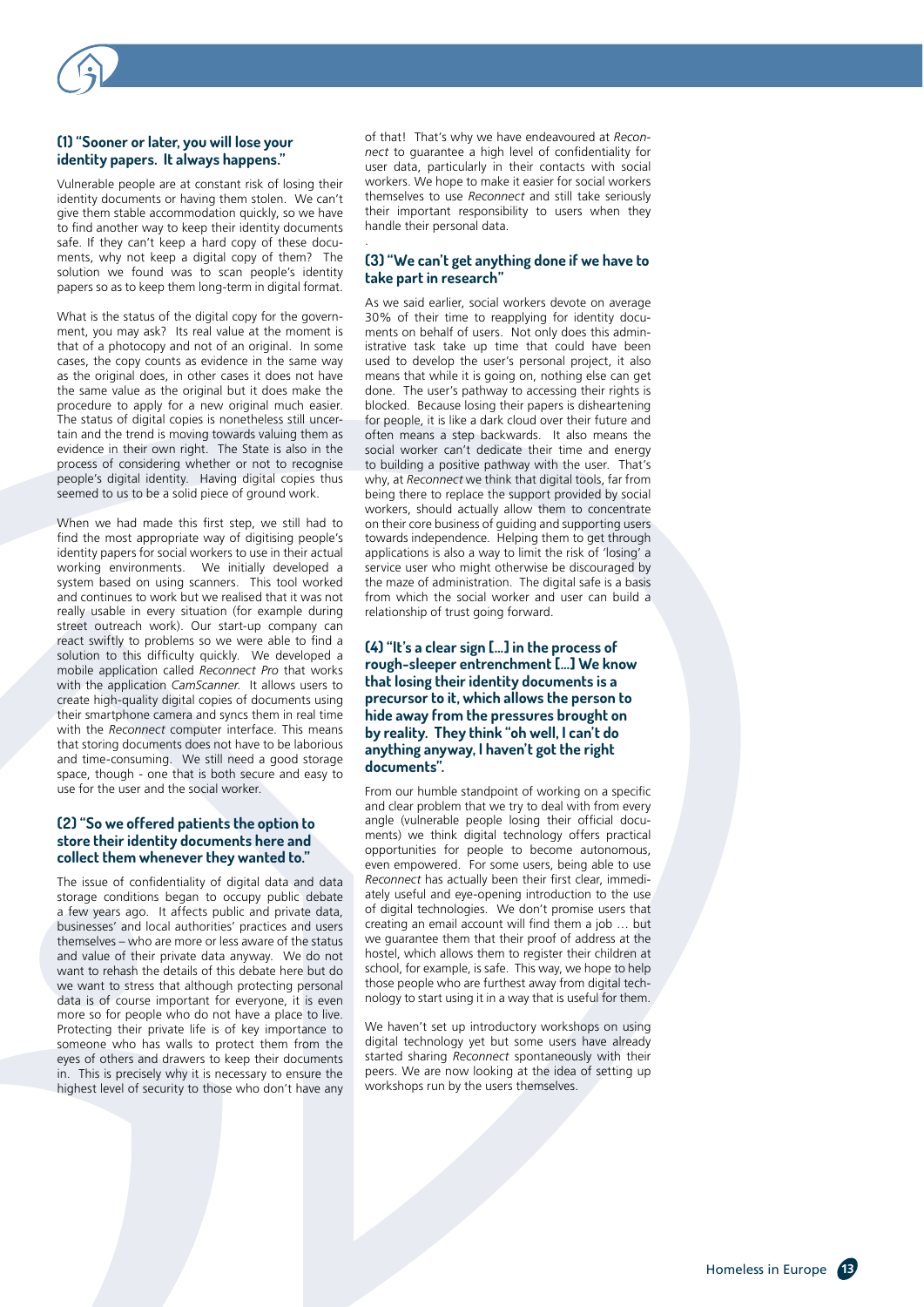In one of the last texts he published before he died,<sup>3</sup> André Gorz stated that "IT skills […] are part of "everyday culture" and do not need to "be taught". Quoting Ivan Illich (who probably wasn't a militant technology-lover!), he argued that *"*everyone can adopt information technology, because, as Ivan Illich wished, everyone can use it easily, as often or

as little as they like […] without its use encroaching on other people's freedom to do the same; and because using it […] fosters personal fulfilment and increases everyone's independence.*"* We believe and we hope that a digital tool like *Reconnect* can contribute to helping vulnerable people gain independence.

# **RECONNECT – CLOUD SOLIDARITY IN BRIEF**

*[www.reconnect.fr](http://www.reconnect.fr)*

- The *Reconnect* platform was launched in September 2015.
- If an agency becomes a *Reconnect Centre,* it benefits from access to *Reconnect Cloud Solidarity*  and training in using the platform for its social work teams.
- More than 900 users have a *Reconnect* account.
- More than 4,000 documents are stored on the platform.
- 80 agencies have *Reconnect* services (accommodation and resettlement centres (CHRSs), university hospitals (CHUs), nursing beds in homeless shelters (LHSSs), solidarity and integration centres (ESIs), acute care nursing beds in homeless shelters (LAMs), etc.).
- Contact: Tel: +33 (0)1 58 30 55 29 / Email: [contact@reconnect.fr](mailto:contact@reconnect.fr)

<sup>3</sup> *La sortie du capitalisme a déjà commencé [We have already begun to leave capitalism behind]*, Eco'rev – Revue critique d'écologie politique [Critical papers on political ecology], André Gorz, 2007